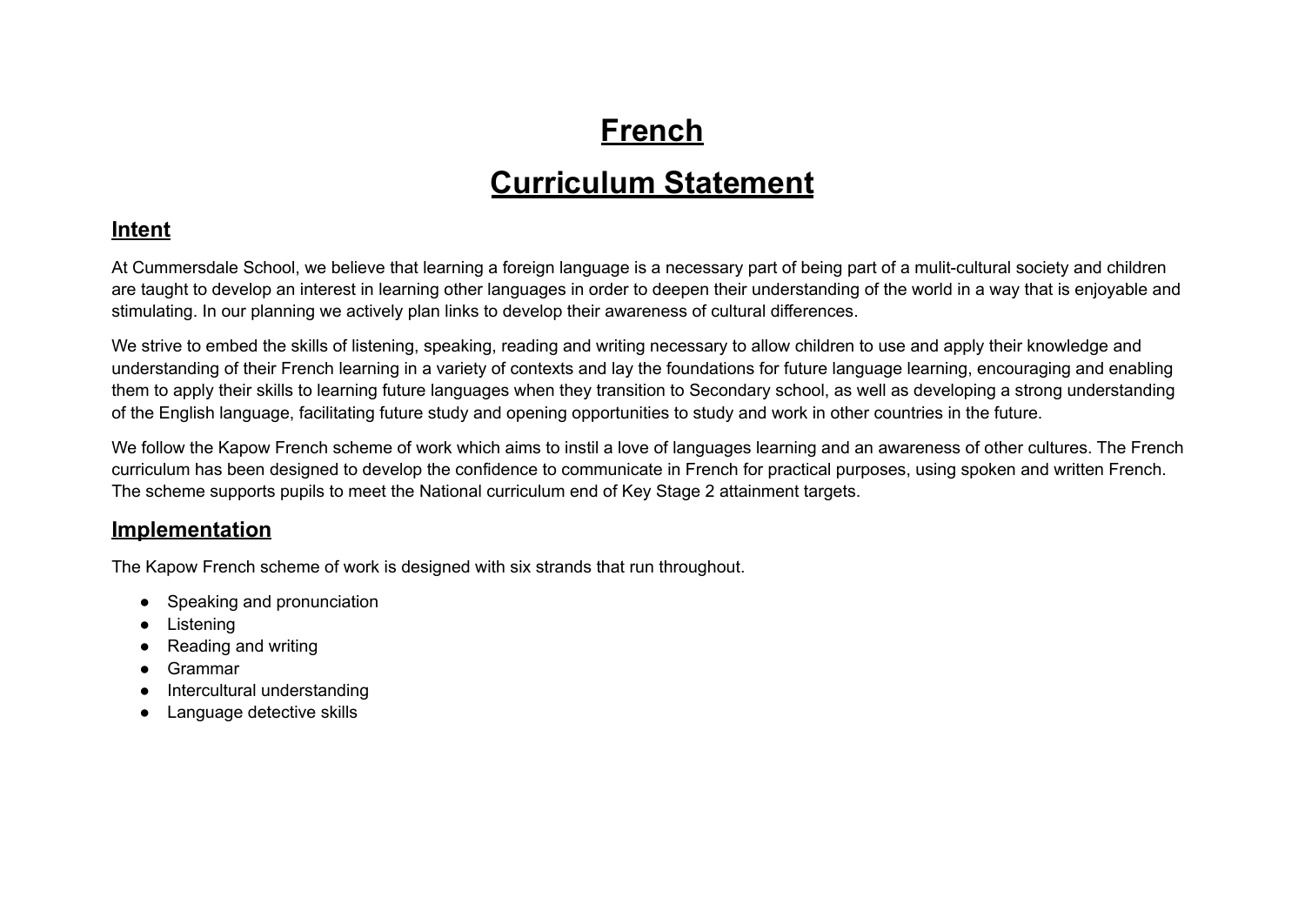All children are given the opportunity to communicate for practical purposes around familiar subjects. The scheme provides a balance between spoken and written french. Children begin focussing on the oral skills required in Year 3 and progress to incorporating written French in Year 4 and beyond. The key skills and vocabulary are revisited constantly in order to embed the knowledge and each time it is revisited there is an increasing complexity allowing children to build upon their existing knowledge. There are cross curricular links allowing children the opportunity to make connections and apply their language skills to other areas of learning.

Lessons incorporate a range of teaching strategies from independent tasks, paired and group work, including role play, language games and language detective work. There is a focus on developing a good understanding of French grammar rather than just learning vast amounts of French vocabulary. Lessons are differentiated so that they are accessible to all. Where possible visual prompts are used to help consolidate learning and these may be displayed within the classroom.

Children with additional needs are included in whole class lessons and teachers support as necessary. Work is adapted where necessary to allow them to access the same work as their peers. This adaptation could be via additional teacher or teaching assistants support. Adaptive technology being used to record evaluations to reduce the need for written work, voice notes can be added to work.

We encourage children to access the app Duolingo to help support their learning at home.

#### **Impact**

French is monitored by the teacher throughout the year by looking at the books and what they have produced. Also pupil interviews to determine their level of understanding. We like to keep the learning practical where possible, with key vocabulary being recorded in books to help in later lessons.

We aim for all children to leave Cummersdale School equipped with a range of language learning skills to enable them to study French or another language with confidence in Key Stage 3. They are able to engage in purposeful dialogue in practical situations and express an opinion.